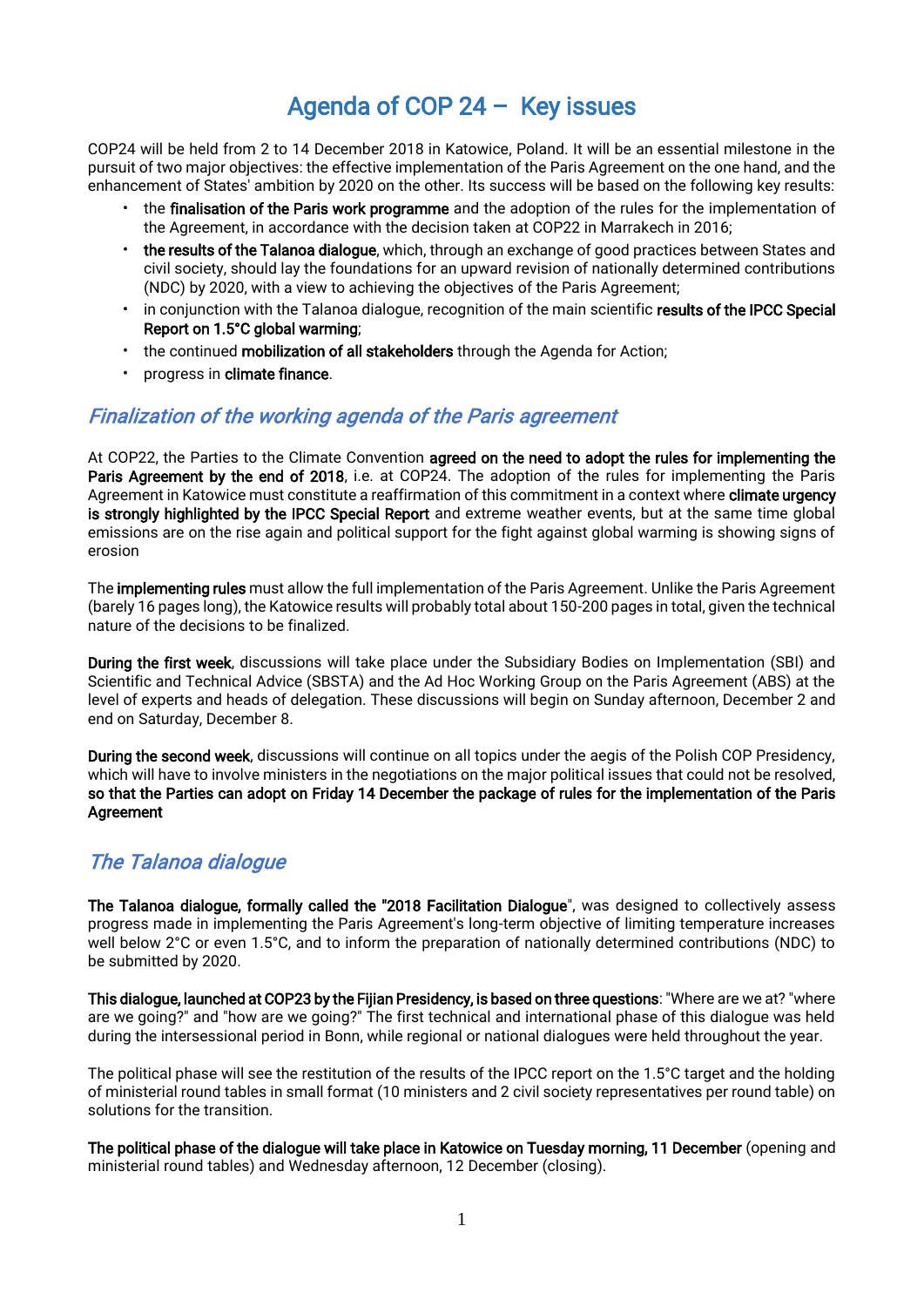This dialogue will also constitute the main "general public" showcase for this important but technical COP, so it is essential to successfully communicate its results. The question of the form of these outcomes in the Katowice outcomes - a declaration by the presidency, recognition in the main decision of the conference ("1/CP.24" decision) or a combination of both - therefore arises, bearing in mind the enormous work that must be done in the time available in Katowice and the negotiating time that a negotiated outcome would represent even if it is requested by some developing countries.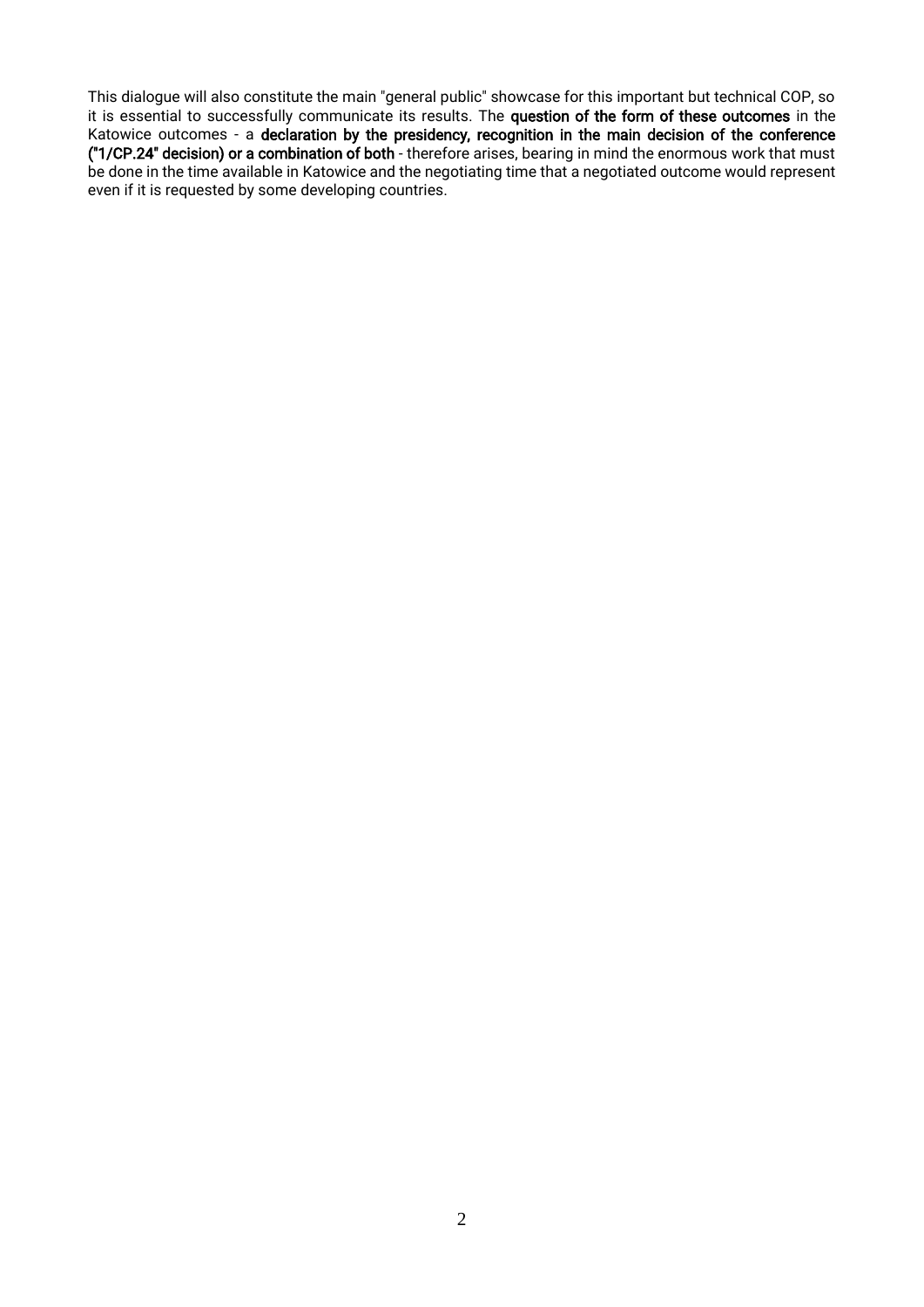# Annex : Other events on COP24

#### Other events on the Ministerial level

#### a) The assessment on the pre-2020 action

As decided at COP23 following the request of developing countries, a review of the pre-2020 action will take place at COP24 and 25. This assessment will take the form of a dialogue at the level of experts and heads of delegation during the first week, followed by a ministerial dialogue on Monday morning, December 10. The challenge for the European Union will be to demonstrate its progress in climate action, the reduction of greenhouse gas emissions (it has already over-achieved its target of reducing greenhouse gas emissions by 20% by 2020 compared to 1990) and the mobilisation of climate finance to help developing countries organise their transition towards sustainable societies.

#### (b) The ministerial dialogue on finance

The issue of climate finance will undoubtedly be one of the most sensitive issues at COP24. The announcement of the United States' withdrawal from the Paris Agreement and the reduction in its climate financing has raised concerns about the prospect of mobilizing the \$100 billion promised by developed countries by 2020. In particular, the COP will have to consider the future of the adaptation fund, the predictability of funding, and pre-2020 claims related to developed countries' commitments[100 billion roadmap]. A ministerial dialogue on climate finance, held biennially under the UNFCCC, will take place on Monday afternoon, December 10.

#### Events related to the Action Agenda

As every year, the **progress of the action agenda**, ecosystems of partnerships involving States and non-state actors, will be highlighted at various events. This sequence of the action agenda will be opened by a highlevel event on the morning of 4 December, to which ministers are invited and during which high-level champions for climate action will present the progress of the action agenda and its main future directions.

At the end of the first week, on 7 and 8 December, thematic events will take place: 2 hours per sector (oceans, water, transport, cities and buildings, cities and buildings, forests and agriculture, energy, industry) where the initiatives will be able to present the progress of their actions and announce new accessions, new objectives, or the launch of new initiatives or alliances. In addition, thematic days organized by sectoral actors outside the UNFCCC forum will also be held during the first week, to complement these 2-hour events.

Round tables on sustainable development objectives will be held on 10 and 11 December to bring together sectors and link the climate action agenda with the 2030 agenda. This year these round tables will focus on: MDG 8 ("Promoting sustained, shared and sustainable economic growth, full and productive employment and decent work for all"), MDG 12 ("Responsible production and consumption"), resilience, land-water-energy nexus and oceans-coastal areas-transport nexus.

#### Other events

The France Pavilion will showcase French expertise in climate and ecological transition and the main initiatives undertaken by the ministries. It will be adjacent to Indonesia's and will be located opposite Germany's.

There will also be side events on the official UNFCCC pavilion or on the pavilions of other countries.

#### Peer review

Fourteen developed countries will be the subject of this evaluation, which will consist of an oral presentation of the developments and implementation of their climate change policies (good practices, innovative approaches, feedback...) and a question and answer session. Each evaluation will last approximately one hour. Each developed country is assessed on the basis of its biannual report and its greenhouse gas inventory.

### **Websites**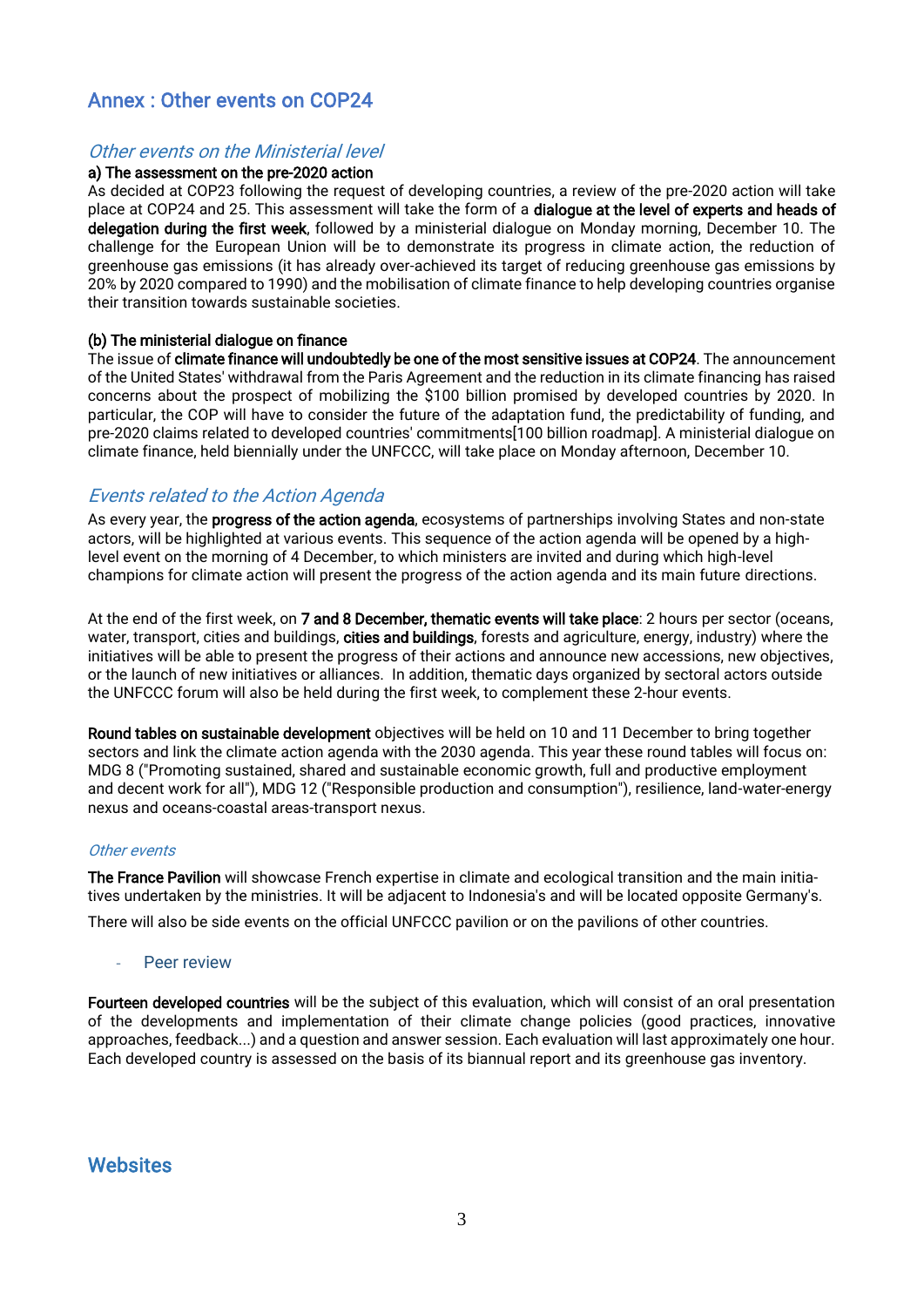- The Polish Presidency's website for COP24 contains all information on the Katowice conference centre, transport and accommodation options.

#### Link: http://cop24.gov.pl/

The UNFCCC COP24 website is an essential resource as it contains the agendas of the negotiating bodies, as well as the general planning of the COP ("overview schedule"). It is updated regularly by the Secretariat. During the COP, daily schedules and all relevant news are posted there.

### Link: https://unfccc.int/katowice

The UNFCCC application, the negotiator app, is useful to install as it provides an overview of the events organised by the COP Presidency, side events and the negotiation schedule. It also indicates the associated rooms and updates potential changes. Important announcements are also transmitted by the application in the form of notifications.

#### To download it: https://unfccc.int/news/download-unfccc-negotiator-app

The SEORS portal lists side-events and exhibitions at COP24. It thus provides a detailed overview of the events held during the negotiations, indicating the organizing members, the schedule and the room. The site has not yet been updated.

#### Link: https://seors.unfccc.int/

#### **Accréditations**

To access COP24, there will be a single security passage, a single zone, and a single accreditation process that differentiates between "Party" and "Overflow" badges. The former gives access to all the spaces, the latter does not allow access to the delegation spaces.

The SEORS portal lists side-events and exhibitions at COP24. It thus provides a detailed overview of the events held during the negotiations, indicating the organizing members, the schedule and the room. The site has not yet been updated.

#### Link: https://seors.unfccc.int/

Following the negociations during COP

Throughout the COP, media and think tanks produce articles, reports and analyses to keep abreast of important events, announcements and to monitor the progress of the negotiations.

The International Institute for Sustainable Development (IISD)'s "earth negotiation bulletin" (ENB) produces daily reports, translated into French, on the progress of the negotiations. At the COP, they are also printed and distributed.

#### Link: http://enb.iisd.org/climate/cop24/enb/

The English media Climate Home News publishes daily articles on the progress of the negotiations at the COP, focusing on the political rather than the technical angle. It is possible to subscribe to their newsletter and receive, every evening, a summary of their writings and analyses.

#### Link: http://www.climatechangenews.com/

#### **H**ôtel<sub>s</sub>

The list of recommended accommodations is available at the following address: https://cop24accommodation.pl/hotels/

#### Catering service

A catering service will be available on the conference website, initial information can be found at the following address: https://unfccc.int/process-and-meetings/conferences/katowice-climate-change-conferencedecember-2018/venue-and-participation/information-for-participants-a-z/information-for-participants-a-z#eq-4

#### **Transport**

The Polish Presidency website provides effective information on transport logistics during COP24 for Katowice and its surroundings.

#### Link: http://cop24.gov.pl/conference/transportation/